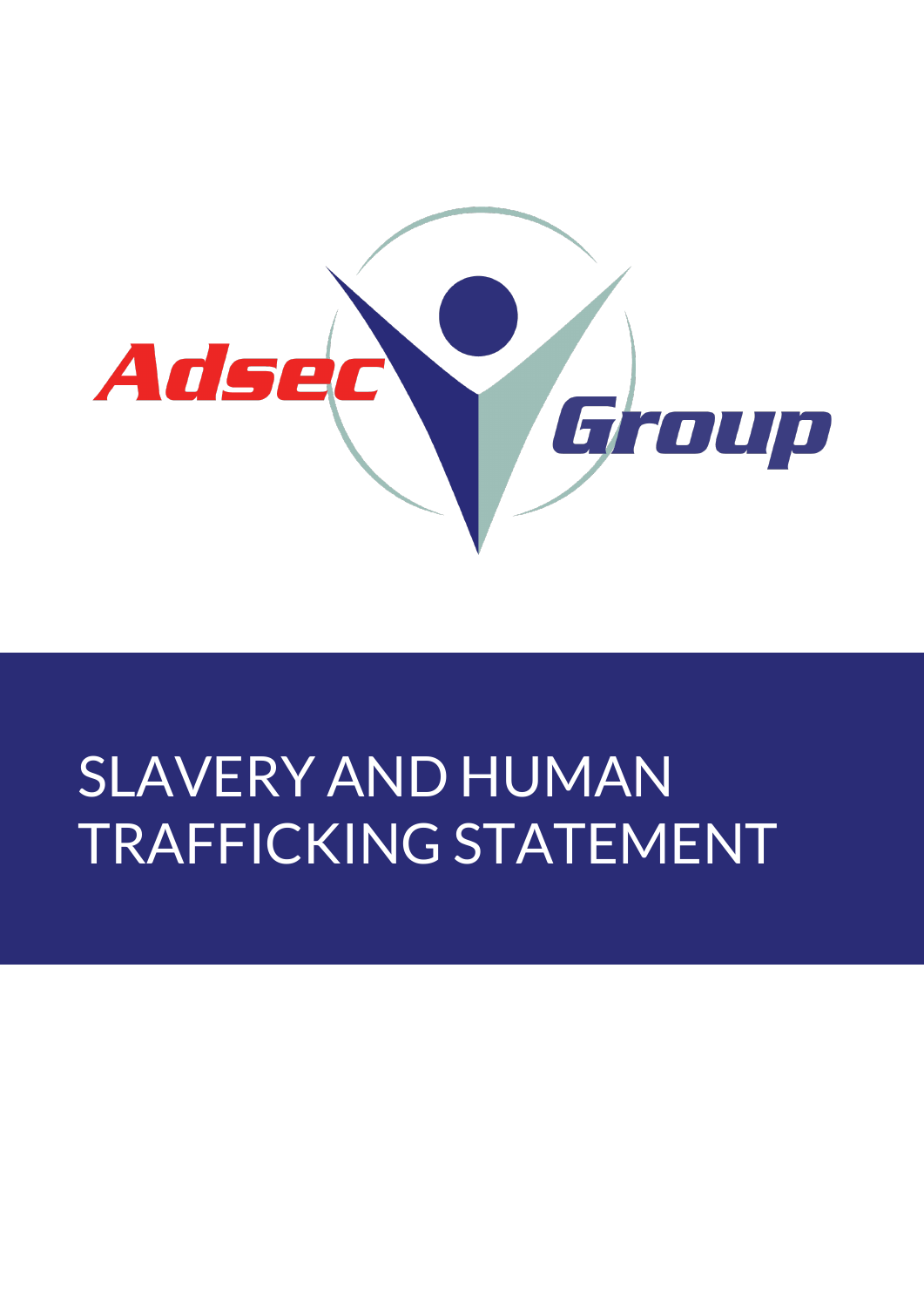Modern slavery is a crime and a violation of fundamental human rights. It takes various forms, such as slavery, servitude, forced and compulsory labour and human trafficking. All of which have in common the deprivation of a person's liberty by another, in order to exploit them for personal or commercial gain.

We are committed to improving our practices to combat slavery and human trafficking. This statement is made pursuant to section 54(1) of the Modern Slavery Act 2015 and constitutes Adsec-Enigma Group's slavery and human trafficking statement.

We are a provider of Security Services working in many different sectors.

The following is a brief description of our undertakings which are carried out by our staff and applies to operational sites in the Southeast of England.

Adsec-Enigma Group protects assets, people and reputations through the provision of bespoke security solutions. We help our clients address their security needs through the delivery of manned guarding, CCTV and technological devices which can be deployed to provide remote assistance and monitoring.

Our consultative approach combines security skills and experience with qualifications in areas such as customer service, fire and first aid.

Our supply chains include:

- Supply of uniforms and other garments from the Far East and central European republics.
- Purchase or rent of site enabling materials such as signage, barriers, and welfare consumables

## **Our policies on slavery and human trafficking**

We are committed to ensuring that there is no modern slavery or human trafficking in our supply

chains or in any part of our business.

## **G20 Anti-Slavery Policy**

We are committed to acting ethically and with integrity in all our business relationships. And to implementing and enforcing effective systems and controls, to ensure slavery and human trafficking is not taking place anywhere in our supply chains.

#### **Due diligence processes for slavery and human trafficking**

As part of our initiative to identify and mitigate risk we:

- Protect whistle blowers.
- Deploy comprehensive staff screening and right to work checks before deployment.